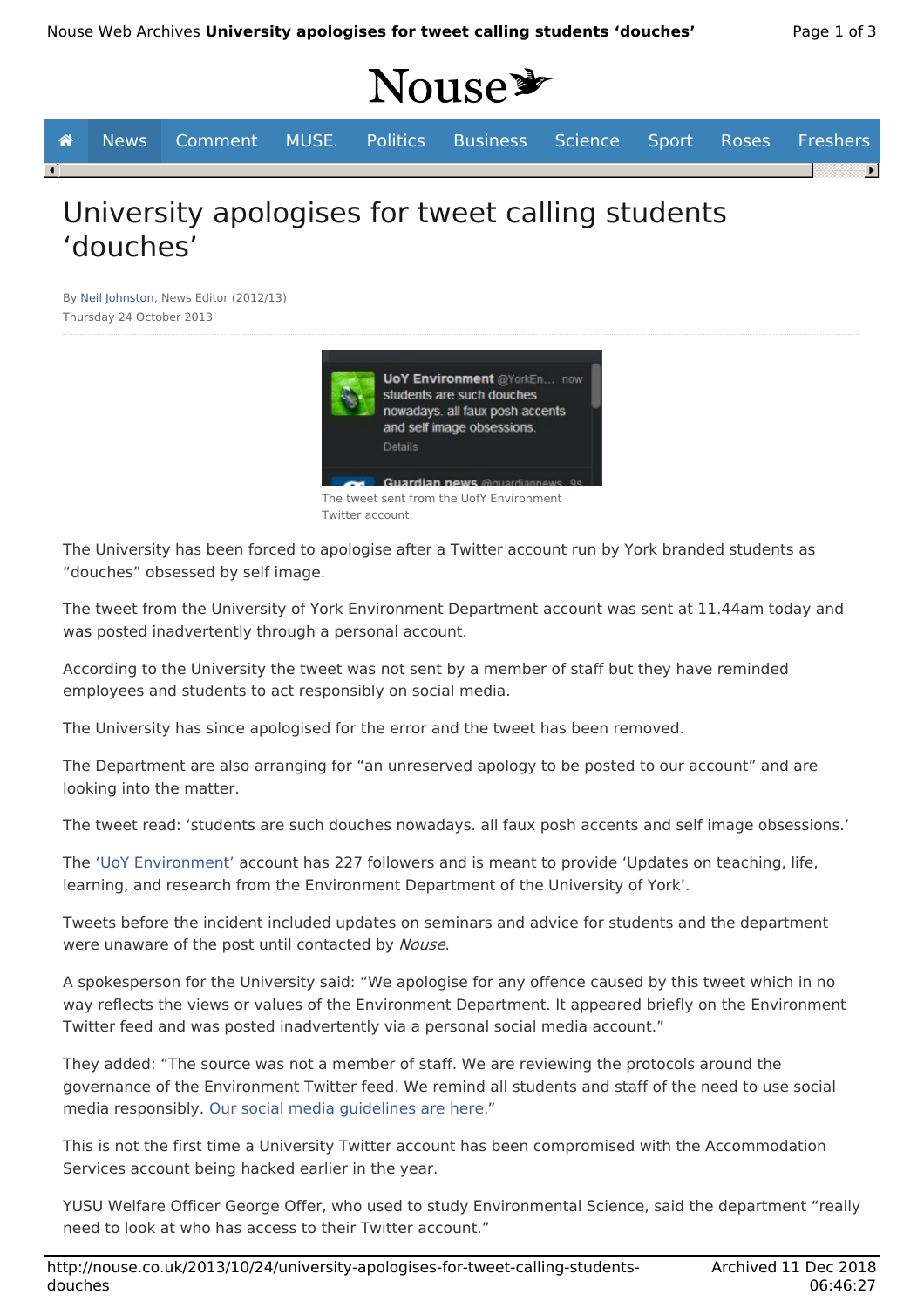

### 5 comments

Erm...

Ted

…but the tweet is completely true?

 $\triangle$  Report

25 Oct '13 at 12:19 am

25 Oct '13 at 10:51 am

24 Oct '13 at 8:45 pm

Really? This is the typical misleading Nouse headline. A department account was either misused or compromised. It wasn't "The University" (not that I know what that means) being idiots. Either Environment's account was compromised or someone forgot to switch accounts in TweetDeck or whatever they were using.

| <b>A</b> Report |
|-----------------|
|                 |

#### env grad

As a grad of this department this twitter has always confused me- it used to be used really well with departmental/staff updates, recently it's like a 15 year old boy is using it as a platform for his musings. The facebook page is the same- I don't think it's been compromised, I think an absolute idiot has been assigned as their "social media" contact…

|             | <b>A</b> Report        |
|-------------|------------------------|
|             |                        |
| Lord Adonis | 25 Oct '13 at 11:04 am |

So here's the awkward thing.

As scathing as it is, the Tweet is sort of… right. This place is full of Oxbridge rejects with massive superiority complexes. Whoops.



#### 26 Oct '13 at 5:28 pm

stewie

spot on.

So an individual makes a slip whilst posting to a social media app. Only a fool would think this tweet was indicative of the collective opinion of either 'the university' or even 'the department'. Hence this is really a non-story. Since the development of language, humans have expressed these kind of opinions in private. The only error here is that social media users think their musings are private or fleeting in the moment. They are neither. Sounds like the tweet touched a nerve with someone. Ironically, the social spectrum of

#### **A** Report

| Most Read Discussed                                                      |
|--------------------------------------------------------------------------|
| $\vert$ 1. What is the difference between tax evasion and tax avoidance? |
| 2. Penalty for submitting work up to an hour late halved                 |

York is very diverse. There are many other universities where this kind of tweet really would have been